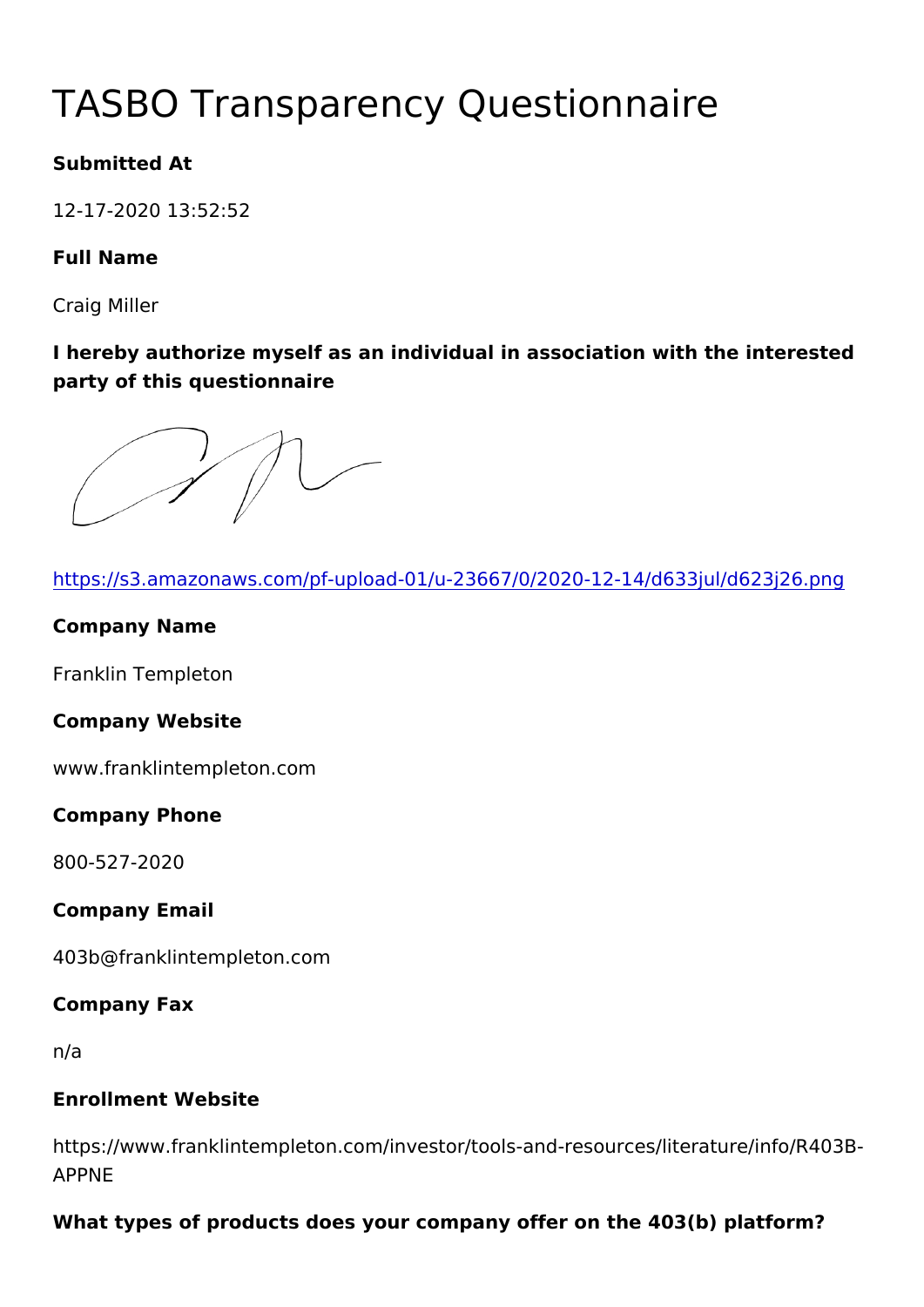Mutual Funds, Mutual Funds Platform

# **What are your 403(b) Assets Under Management?**

\$2B-4B

**What is your rating?** 

None

**Is your organization licensed by Texas Department of Insurance (TDI)?**

No

**Is your organization in compliance with minimum capital and surplus requirements, including applicable risk-based capital and surplus requirements prescribed by rules adopted by TDI and supporting documentation?**

No

**As of 9/1/2019, do you agree to offer and sell only products that met former Teacher Retirement System of Texas (TRS) Requirements as of 9/1/2019?**

Yes

**Has your organization ever been petitioned into bankruptcy or insolvency in the last 10 years?**

No

**Has your organization or any of its officers been cited, or reprimanded by any regulatory agency within the past ten years?**

No

## **What enrollment options does your company offer?**

Mail, Online, Faxed. For Online - must be via e-mail

## **How are clients able to make changes to their accounts?**

Online, Mail, Phone, Fax

**Do you offer specific investment advice to individual 403(b) account holders?**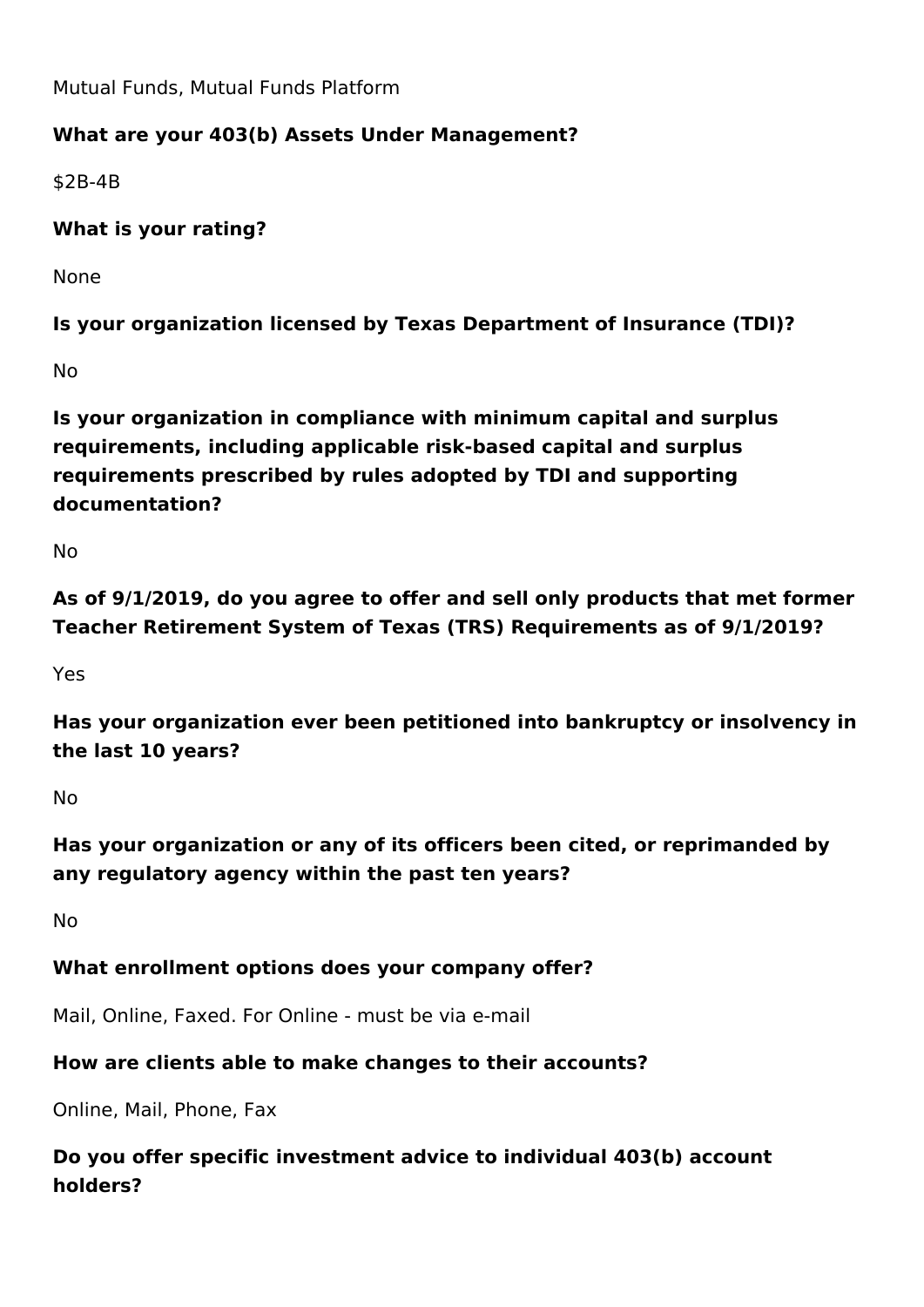No

Does your organization have experience in providing 403(b) quali investment products and have a specialized department dedicated service of 403(b) qualified investment products?

Yes

Does your organization require that each of its representatives a licensed and qualified, by training and continuing education, to s service the company's eligible qualified investments?

#### Yes

Does your sales force consist of captive agents or brokers?

Captive Agents

If your organization uses commissioned sales representatives, wi commit to limit the number of representatives working with a part school district? If so what will this limitation be (e.g., no more than number of representatives per Y number of employees, etc.)?

N/A

What products do you currently actively offer?

Mutual Funds- Direct Access

If you have a large number of products in one category, as with a fund family, your company can create a chart showing the applica (similar to the one that TRS previously maintained) and submit th

[FT Funds\\_TASBO.xlsx \(https://s3.amazonaws.com/pf-upload](https://s3.amazonaws.com/pf-upload-01/u-23667/0/2020-12-17/r643jpr/FT Funds_TASBO.xlsx)-01/u-[17/r643jpr/FT%20Funds\\_T](https://s3.amazonaws.com/pf-upload-01/u-23667/0/2020-12-17/r643jpr/FT Funds_TASBO.xlsx)ASBO.xlsx)

Share Class

A, C

What is your management fee?

Varies per fund, see mutual fund grid

What are your Distribution and/or service 12b-1 Expenses?